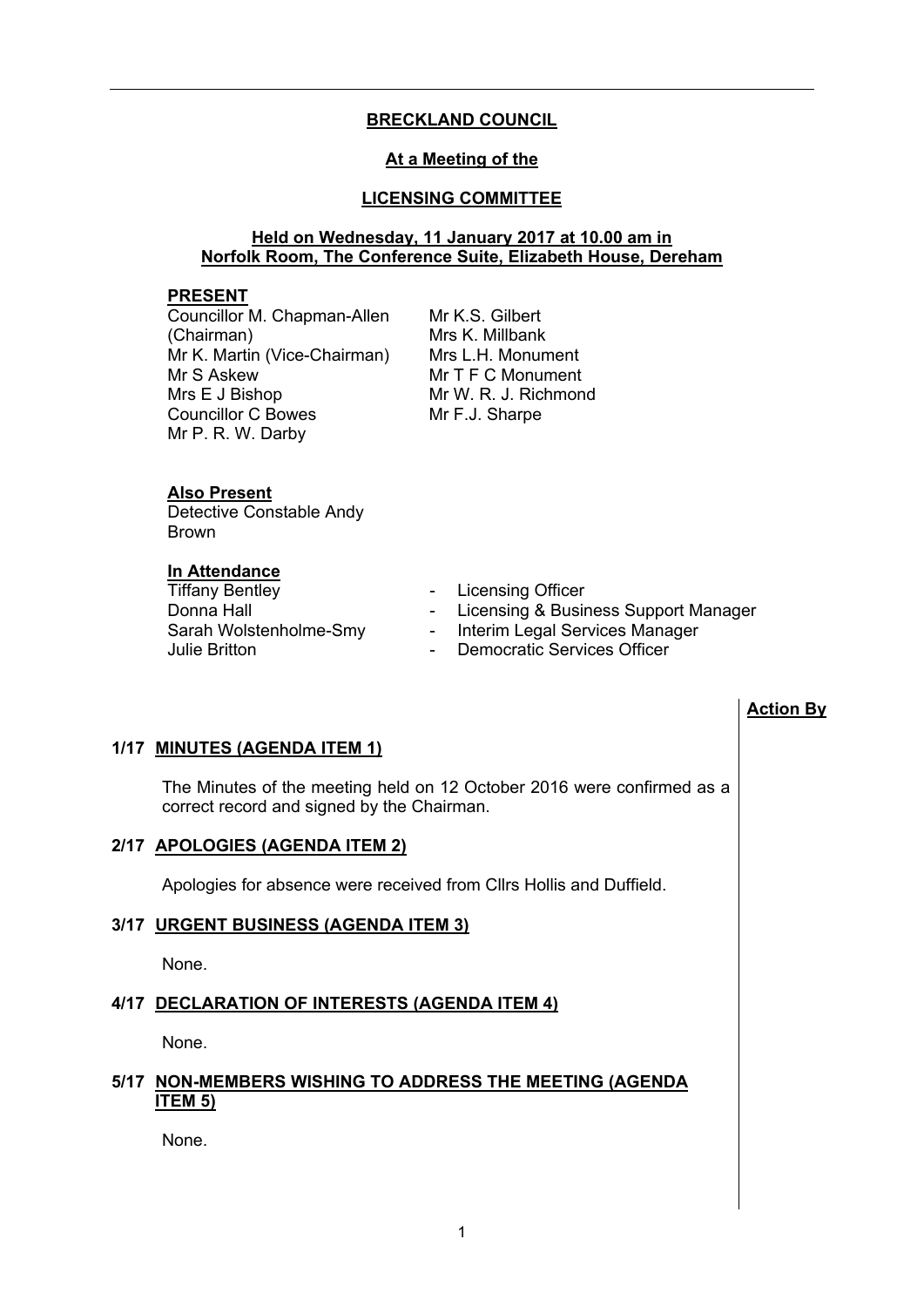# **6/17 QUARTERLY TEAM UPDATE REPORT (AGENDA ITEM 6)**

The Licensing & Business Support Manager provided Members with an update on the activities of the Licensing Team from October to December 2016.

It was noted that though the numbers were quite low, there was still a great deal of work involved in relation to the scrap metal applications and renewals. The Animal Boarding Licence renewals were higher than normal but this had been due to the expiry date being at the end of the year.

The Licensing Team was now using the services of Norfolk County Council Road Safety Team for the DVSA assessments; this had been working well and no procurement exercise had been necessary. Members were content to carry on with this approach.

An internal audit had been carried out in December 2016; the draft report was awaited; however, the verbal feedback that had been received had been positive. One audit recommendation had been to review the taxi licensing fees and policy both of which were underway.

Councillor Darby mentioned the number of Panels/Hearings that were scheduled and asked if this was normal. Members were informed that these were quite difficult to predict but the Licensing Panels were triggered by the Council's Policy; however, the last two had stemmed from the investigations by Trading Standards. The Chairman credited the work of the Trading Standards Team.

Councillor Darby also asked if Breckland had many Uber drivers. Members were informed that there was none that the Licensing Team was aware of in the Breckland area. The taxi legislation did not include that activity at all although it was just a matter of time before one came in; therefore, the Licensing Team was getting prepared just in case.

The report was otherwise noted.

# **7/17 SCRAP METAL LICENSING - THREE YEARS ON (AGENDA ITEM 7)**

The Chairman welcomed Detective Constable Andy Brown from Norfolk Constabulary to the meeting. He had been invited to the meeting to speak about the partnership working with the Licensing Team on scrap metal licensing, particularly as the three year milestone had just passed following the introduction of the Scrap Metal Act, and the 3 year renewals for Breckland sites and collectors had just been carried out.

DC Brown provided the Committee with a detailed overview of what his role entailed, the problems encountered and the excellent relationship he had with the Breckland Licensing Team. He managed seven districts but felt that the Breckland Team was above the rest which he knew was down to the hard work, dedication and excellent communication of the Officers involved. The Chairman concurred with the above comments and thanked DC Brown for his high commendation.

DC Brown had been appointed to his current position in 2007 and had a very robust stance with the scrap metal dealers in Norfolk. In early 2010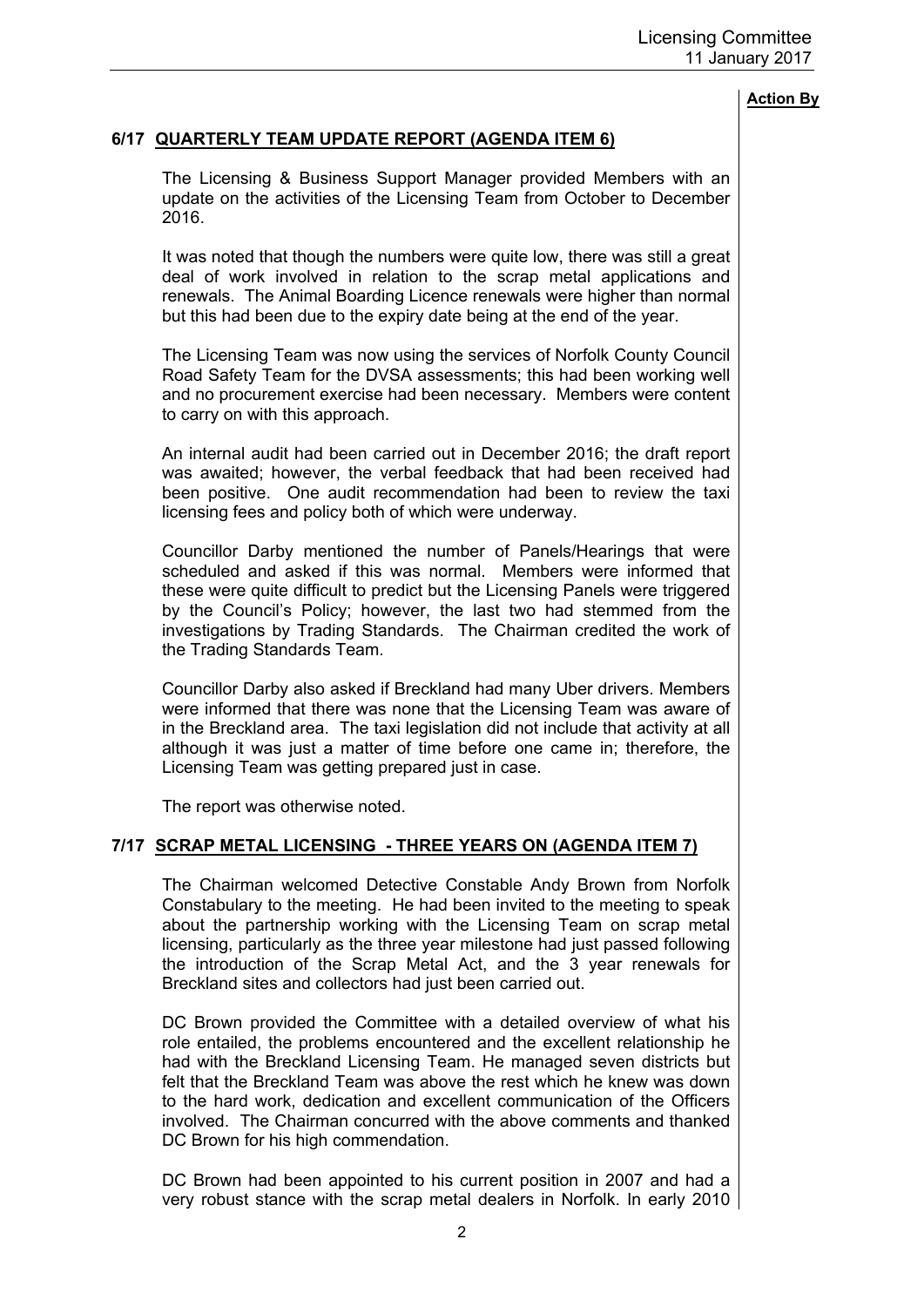cashless legislation was brought in following the increase in scrap metal prices; however, this Act, in his opinion, was not fit for purpose and was due to be re-visited in 2018. He encouraged the Officers concerned to send any feedback to the Home Office stating their views on what they felt worked and what did not. There were a number of definitions in the Act that needed to be made clear for instance, the definition of scrap and what was deemed to be a 'fit and proper person' when issuing a licence.

He explained the problems he had with serving notice on illegal sites and the various issues encountered with 'dealers' collecting from private dwellings. The licence itself provided certain powers to the local authority and the Police (as long as notice was given) to check scrap metal premises but for a collector issued with a licence residing at a private address there were no such powers only if stopped in transit.

The Safety Advisory Group was highlighted which was a Forum hosted by Breckland Council and managed by the Licensing Team and included officers from Norfolk Constabulary, Norfolk Fire and Rescue Service, East of England Ambulance NHS Trust, Norfolk County Council Highway Authority, Breckland Council Emergency Planning and Environmental Health. One of these events had asked collectors of scrap metal to bring their licenses in to ensure compliance and to assist those who were applying for a licence but had reading and writing difficulties in completing the application form.

The Licensing Officer reminded Members that the Environment Agency was also involved as scrap metal dealers that had a licence also had to have a permit.

Members were provided with an idea of scrap values.

Councillor Gilbert asked how much notice had to be given to visit a site. Members were informed that the Act stated 'reasonable' notice must be served.

Councillor Bishop asked DC Brown how he dealt with the Travelling Communities who were often involved in scrap metal collections without a licence. She also asked about penalties. In response, it was highlighted that this was also about getting the Act/legislation changed; however, Planning Enforcement could also be involved but only by way of a written complaint. In response to the latter question, Members were informed that a closure notice would have to be issued; the process of which was explained.

Councillor Bowes asked about the prosecution rate for Church (lead) theft. DC Brown explained that he spoke with the Diocese every day and visited every single theft and much was put in place to try and prevent these thefts. It was noted; however, that the responsibility of stopping the theft was not down to the Police but the owner of the Diocese.

Councillor Darby felt that all these Acts/legislations/laws etc could drive many people underground which in its self could cause more people to flytip. DC Brown said that most recycling centres took old electrical items such as refrigerators or if transportation was an issue then the item could be collected by Serco in Breckland's case or a registered scrap dealer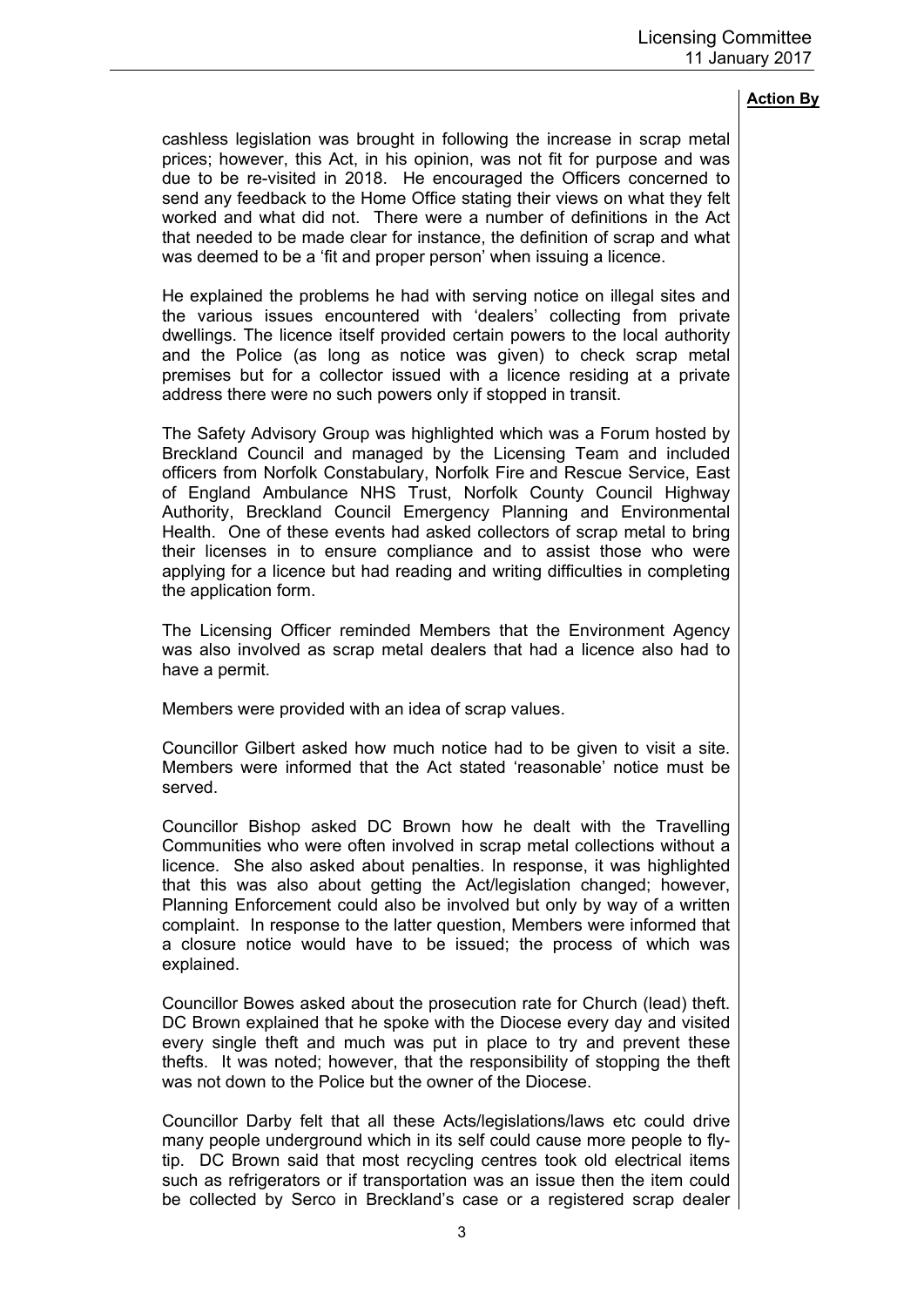could be contacted; there were many ways of getting rid of unwanted items so there was no excuse to fly-tip.

Councillor Richmond had noted that there was not much interaction with the Planning Enforcement Team and asked how this could be improved. It was noted that this could be improved by way of more communication and relevant protocols being put in place as this was just the same as an illegal activity without the relevant planning permission. The Licensing Officer pointed out that although very separate; there were certain powers in place.

Councillor Monument was interested in the feedback to the Home Office and was keen to share her ideas on relevant wording. She was also in strong support of applicants being able to prove whether they could read or write before applying for a licence.

The Chairman thanked DC Andy Brown for a very interesting discussion and assured him that all this useful information would be taken forward.

### **8/17 IMMIGRATION ACT (AGENDA ITEM 8)**

The Licensing & Business Support Manager presented the report.

The Immigration Act had been discussed albeit briefly at the previous meeting as it was unclear at that time what the Act would be. The Immigration Act 2016 had come into effect on 1<sup>st</sup> December 2016. All nationalities, including UK citizens, who held a taxi or private hire driver licence or private hire operator licence, must now undergo the new immigration check known as "right to licence check". The Licensing Team had attended relevant training sessions provided by the Home Office. This was not considered to be an onerous task for the Licensing Team; however, this additional check could be more complicated for non UK citizens. The Council's Customer Contact Centre had been briefed on how to complete these new checks in conjunction with the Licensing Team. The Team had a good contact in the Home Office as there would be additional checks in relation to the Licensing Act coming into force in the Spring.

Existing licence holders must undergo the check on their next renewal from 1 December 2016.

Councillor Martin asked how such drivers could get a licence without being able to speak, read or write in English. The Licensing & Business Support Manager explained that there would be a number of checks that drivers would have to go through and a training session could be introduced as part of the process.

In response to a question, the length of time between renewals was three years. All other checks were completed on renewal and there were safeguards in place linked to the Disclosure and Barring Service (DBS) for certain offences.

A question in relation to whether anything was in place for foreign nationals to take a UK driving test was clarified.